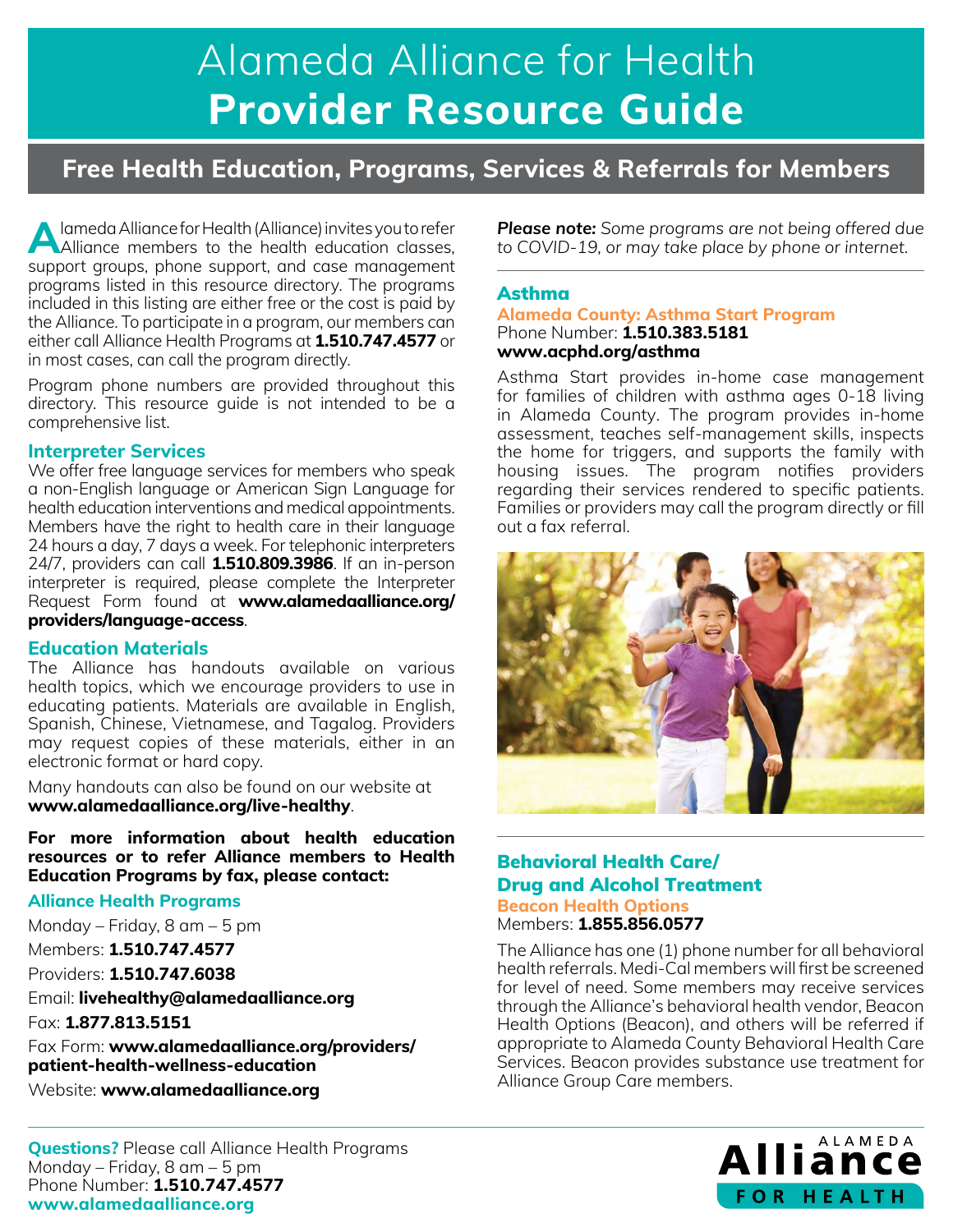# **Alameda County Substance Use Treatment & Referral Helpline**

## Medi-Cal members: **1.844.682.7215**

#### **[www.acbhcs.org/substance-use-treatment](http://www.acbhcs.org/substance-use-treatment)**

Screening and referrals to any substance use level of care within Alameda County Behavioral Health Care Services.

# **Breastfeeding**

#### **Alta Bates Summit Medical Center Lactation Consults**

#### Members: **1.510.204.6546**

Members can call to schedule an appointment with a lactation consultant.

#### **Breastfeeding Classes and Support Groups** Members: **1.510.747.4577**

Breastfeeding classes and support groups are free to all Alliance members. Members can call the numbers below to enroll, or the Alliance staff can help members find a class or support group in their area.

- Alta Bates Summit Medical Center: **1.510.204.6546**
- Stanford Health Care ValleyCare (call the Alliance): **1.510.747.4577**
- La Leche League: **[lllnorcal.org](http://lllnorcal.org)**
- Washington Hospital: **1.510.818.5040**
- West Oakland Health: **1.510.835.9610 ext. 2080**
- Kaiser San Leandro: **[kp.org/sanleandro/prenatal](https://thrive.kaiserpermanente.org/care-near-you/northern-california/gsaa/health-resources/pregnancy-and-new-baby/?kp_shortcut_referrer=kp.org/sanleandro/prenatal)**

#### Case and Disease Management (CMDM) **Alliance CMDM Program** Members: **1.877.251.9612 [www.alamedaalliance.org/providers/case-and](http://www.alamedaalliance.org/providers/case-and-disease-management/)[disease-management](http://www.alamedaalliance.org/providers/case-and-disease-management/)**

This telephonic program is designed to assist in managing the care of medically complex members. Our team of nurses, social workers, and health navigators offer support and coordination of services to improve patient outcomes and member satisfaction across the care continuum. Please call or use the referral form on our website.

#### Community-Based Adult Services (CBAS) Members: **1.877.251.9612**

# **[www.alamedaalliance.org/providers/case-and](http://www.alamedaalliance.org/providers/case-and-disease-management)[disease-management](http://www.alamedaalliance.org/providers/case-and-disease-management)**

CBAS refers to an outpatient, facility-based program that delivers skilled nursing care, social services, therapies, personal care, meals, and transportation. This service is for at-risk patients who need supervision and support in order to remain living in their homes. Members must be 18 years and older, an active member in Alliance Medi-Cal, and meet CBAS eligibility and medical necessity criteria. Please use the referral form on our website or call for more information.



#### Dental Care

The dental care network depends on the program that our member is enrolled in. **Alliance Group Care** Alameda County Public Authority: **1.510.577.3552**

**Alliance Medi-Cal**  Denti-Cal: **1.800.322.6384**

#### **Alameda County Office of Dental Health**  Call to Enroll: **1.510.208.5910**

Free preventive dental care coordination for Medi-Cal members 0-20 years of age.

#### Diabetes

Diabetes classes and programs teach self-management skills. The classes offer educational materials, nutrition and exercise tips, and more.

#### **Alameda County: Diabetes Program**

Referrals: **1.510.383.5185 www.[acphd.org/diabetes](http://www.acphd.org/diabetes)**

American Diabetes Association (ADA)-recognized program. Classes and support groups offered.

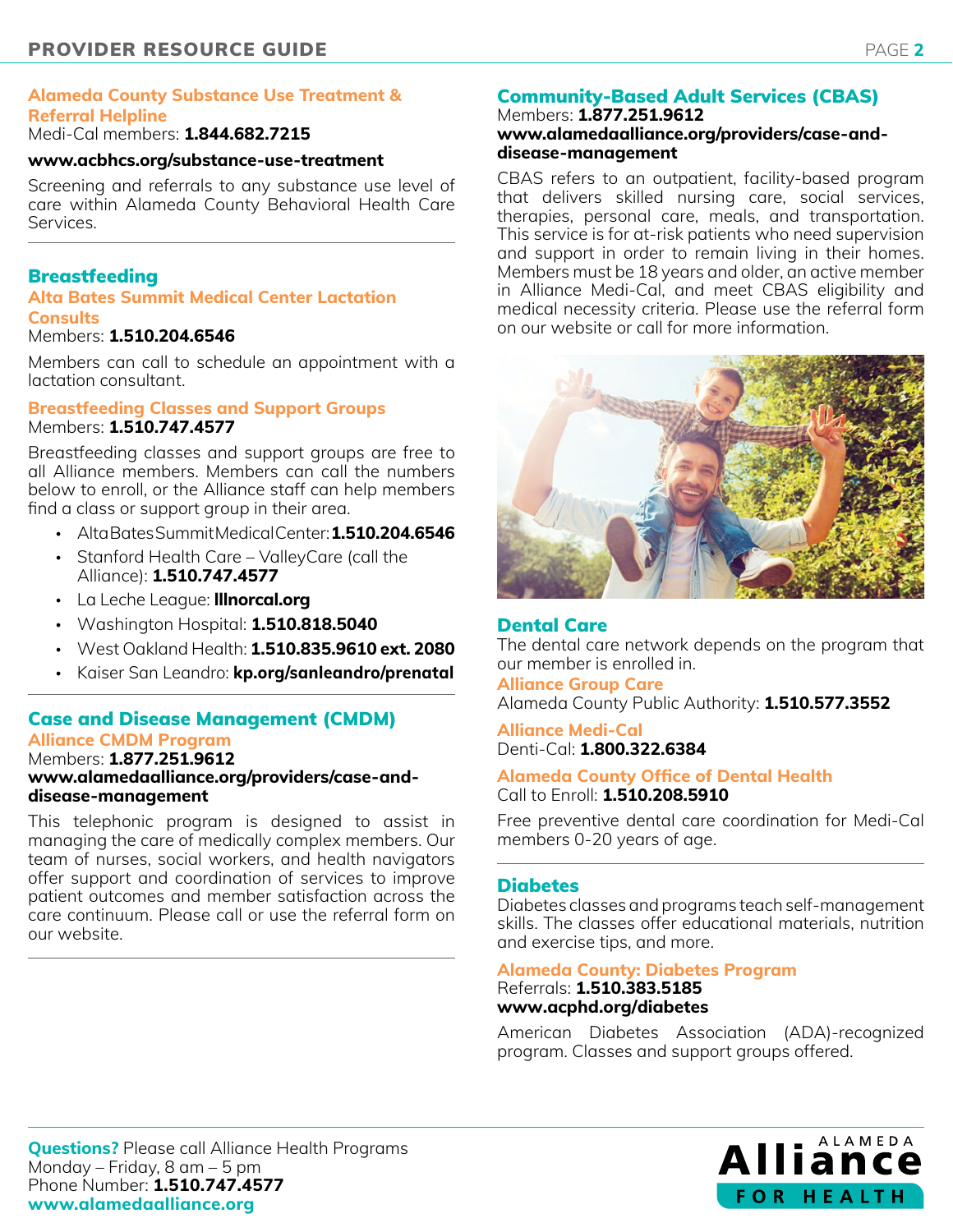# **Alta Bates Summit Diabetes Center**

**3030 Telegraph Ave., Berkeley**  Phone Number: **1.510.204.1081 [www.sutterhealth.org/absmc/services/diabetes](http://www.sutterhealth.org/absmc/services/diabetes)**

ADA-recognized program. Physician referral required.



# **Eden Medical Center**

**20101 Lake Chabot Road, Castro Valley** Referrals: **1.510.727.3032 [www.sutterhealth.org/eden/services/diabetes](http://www.sutterhealth.org/eden/services/diabetes)**

Physician referral required. Please call and ask for fax referral form.

# **Stanford Health Care ValleyCare**

**5725 W. Las Positas Blvd., Suite 220, Pleasanton** Referrals: **1.925.416.6720**

**[valleycare.com/medical-clinics/diabetes-program.html](http://valleycare.com/medical-clinics/diabetes-program.html)**

Gestational diabetes only. ADA-recognized program. Physician referral required.

# **Washington Hospital Outpatient Diabetes Center**

#### **1900 Mowry Ave., Fremont**  Referrals: **1.510.818.6556 [www.whhs.com/diabetes](http://www.whhs.com/diabetes)**

ADA-recognized program. Physician referral required. Offers diabetes support group that meets monthly and diabetes education series presented every other month that are open to the public.

# Domestic Violence

#### **Alameda County Family Justice Center** Phone Number: **1.510.267.8800 www.[acfjc.org](http://www.acfjc.org)**

This center provides crisis intervention, legal services, and arranges for medical and mental health services, shelters and other services necessary for victims and their families.

# **Family Violence Law Center**

Phone Number: **1.510.208.0220**  24-Hour Crisis Hotline: **1.800.947.8301 www.[fvlc.org](http://www.fvlc.org)** 

This center offers crisis intervention, legal assistance with restraining orders and limited family law matters, and teen violence prevention programs.

# HIV/AIDS

#### **AIDS Housing Information Project (AHIP)** Phone Number: **1.510.537.2600 [www.edenir.org/contact-ahip](http://www.edenir.org/contact-ahip)**

Offers free needs assessment and resource referrals to housing and social services in Alameda County.

#### **HIV/AIDS Clinics**

Members: **1.510.747.4567** Providers: **1.510.747.4510 [www.alamedaalliance.org/help/find-a-doctor](http://www.alamedaalliance.org/help/find-a-doctor)** 

To find clinics or providers that specialize in HIV/AIDS, please search the online provider directory or call the Alliance.

# Heart Health

#### **Alameda County: Hypertension Program** Phone Number: **1.510.383.5185 [www.acphd.org/diabetes/hypertension](http://www.acphd.org/diabetes/hypertension)**

Group classes offered in various locations. Topics include: what is hypertension, heart attack, lifestyle modifications, and nutrition.

#### **Local Hospitals**

Local hospitals offer education on heart disease (ValleyCare) and support groups for stroke (Washington).

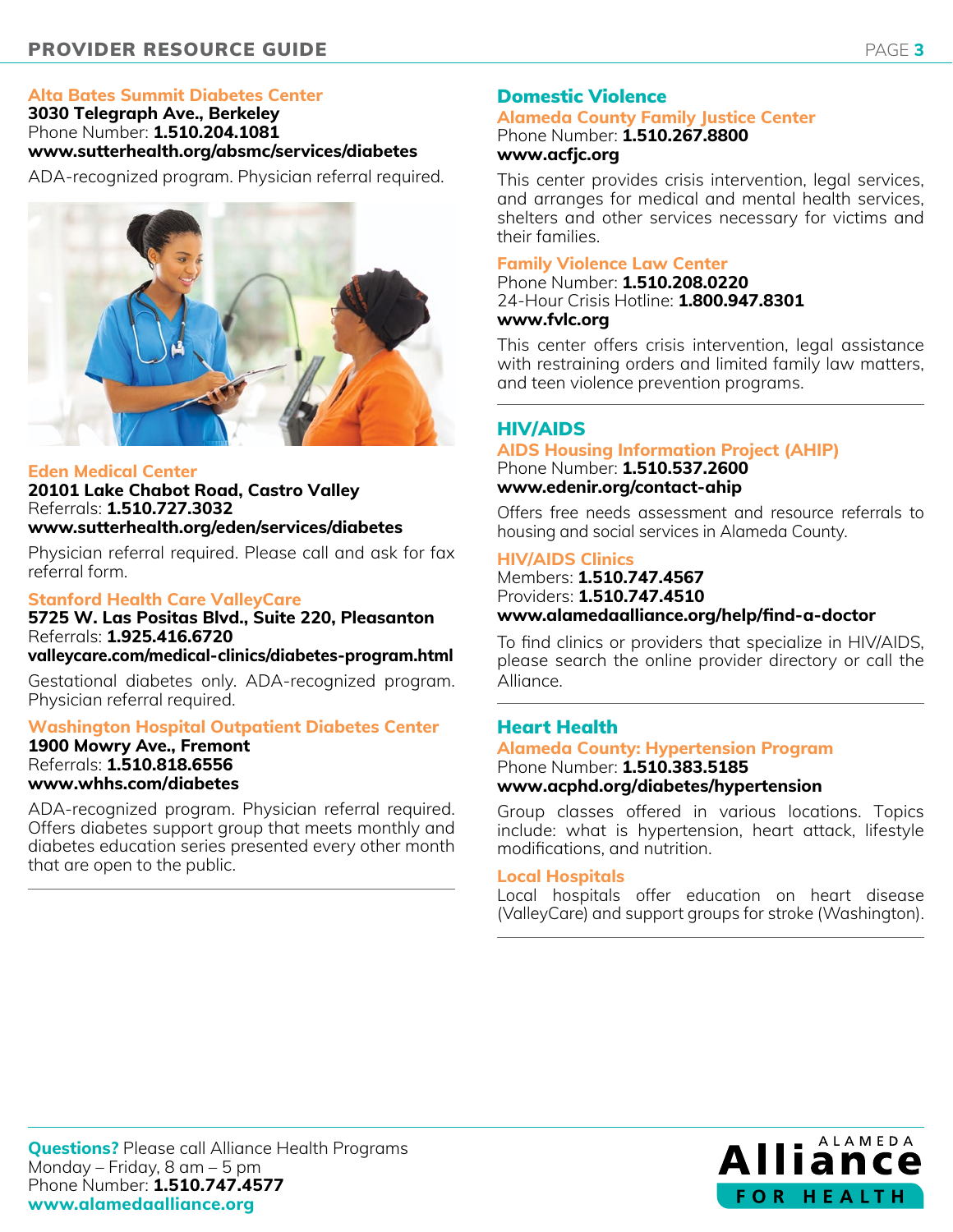## Independent Living

Assistance and referrals for people with disabilities and older adults. Resources include housing and legal referrals, travel training, assistive devices, caregiving, food and nutrition, and much more.

#### **Alameda County Senior Information** Toll-free: **1.800.510.2020**

**[seniorinfo.acgov.org](http://seniorinfo.acgov.org)**

Senior information and referrals.

#### **Center for Independent Living, Inc.**

Phone Number: **1.510.841.4776** Video Phone: **1.510.356.2662 [www.thecil.org](http://www.thecil.org)**

Serves people with disabilities in the Alameda/Berkeley/ Oakland area.

#### **Community Resources for Independent Living**

Phone Number: **1.510.881.5743**  TTY: **1.510.881.0218 www[.crilhayward.org](http://www.crilhayward.org)** 

#### Serves people with disabilities in the Hayward/Fremont/ Livermore area.

# Injury Prevention

**CPR and First Aid Classes**

Members: **1.510.747.4577**

The Alliance pays the cost of adult and infant CPR, and First Aid classes. Alliance members can call us to enroll.

#### **Alameda County EMS Car Seat Inspection Station** Phone Number: **1.510.618.2050**

Certified Child Passenger Safety Technicians assist with the proper harnessing and installation of car seats. Alliance members can call to schedule an appointment.

## Nutrition, Exercise and Healthy Weight

Alliance Health Programs can refer members to additional nutrition or healthy weight classes or meetings offered by local clinics, government programs and non-profits.

#### **Alameda County Cooking for Health Academy**

Phone Number: **1.510.268.4221** Email: **[dale.murai@acgov.org](mailto:dale.murai%40acgov.org?subject=)** 

Series of six (6), 2-hour classes teaching nutrition education, food safety, and cooking skills.

# **Alameda County Food Bank & CalFresh**

#### Toll-Free: **1.800.870.3663 [foodnow.net](http://foodnow.net)**

Resources from the Alameda County Food Bank to connect people to the food they need.

## **Alliance Diabetes Prevention Program (DPP)**

#### Members: **1.510.747.4567 [www.alamedaalliance.org/providers/patient](http://www.alamedaalliance.org/providers/patient-health-wellness-education)[health-wellness-education](http://www.alamedaalliance.org/providers/patient-health-wellness-education)**

Year-long online program for Medi-Cal adults at risk for type 2 diabetes that includes lessons, health coaching, and peer support. Please use the referral form on our website. Members can also call to enroll.



#### **Healthy Together Nutrition Class Benioff Children's Hospital Oakland** Providers: **1.510.428.3772 [www.ucsfbenioffchildrens.org/clinics/nutrition](http://www.ucsfbenioffchildrens.org/clinics/nutrition-counseling-clinic/refer)[counseling-clinic/refer](http://www.ucsfbenioffchildrens.org/clinics/nutrition-counseling-clinic/refer)**

One-time class in English or Spanish taught by a Registered Dietitian (RD). Patients ages 5-18 who are referred to Benioff Children's Hospital for weight management attend with their parents. Please use the form at the link above and place a referral for "ambulatory referral to clinical nutrition"; include "Healthy Together Nutrition Class" and "ENG" or "SPA" in your comments. Patients with other conditions may need a specialist referral in addition to or instead of this class.

## **Multicultural Wellness Programs East Bay Regional Parks**

Toll-Free: **1.888.327.2757 [www.ebparks.org/WF](http://www.ebparks.org/WF) [www.ebparks.org/WellnessWalks](http://www.ebparks.org/WellnessWalks)**

Group walks led by park naturalists at East Bay regional parks and virtual fitness sessions. Please visit the website for list of events.

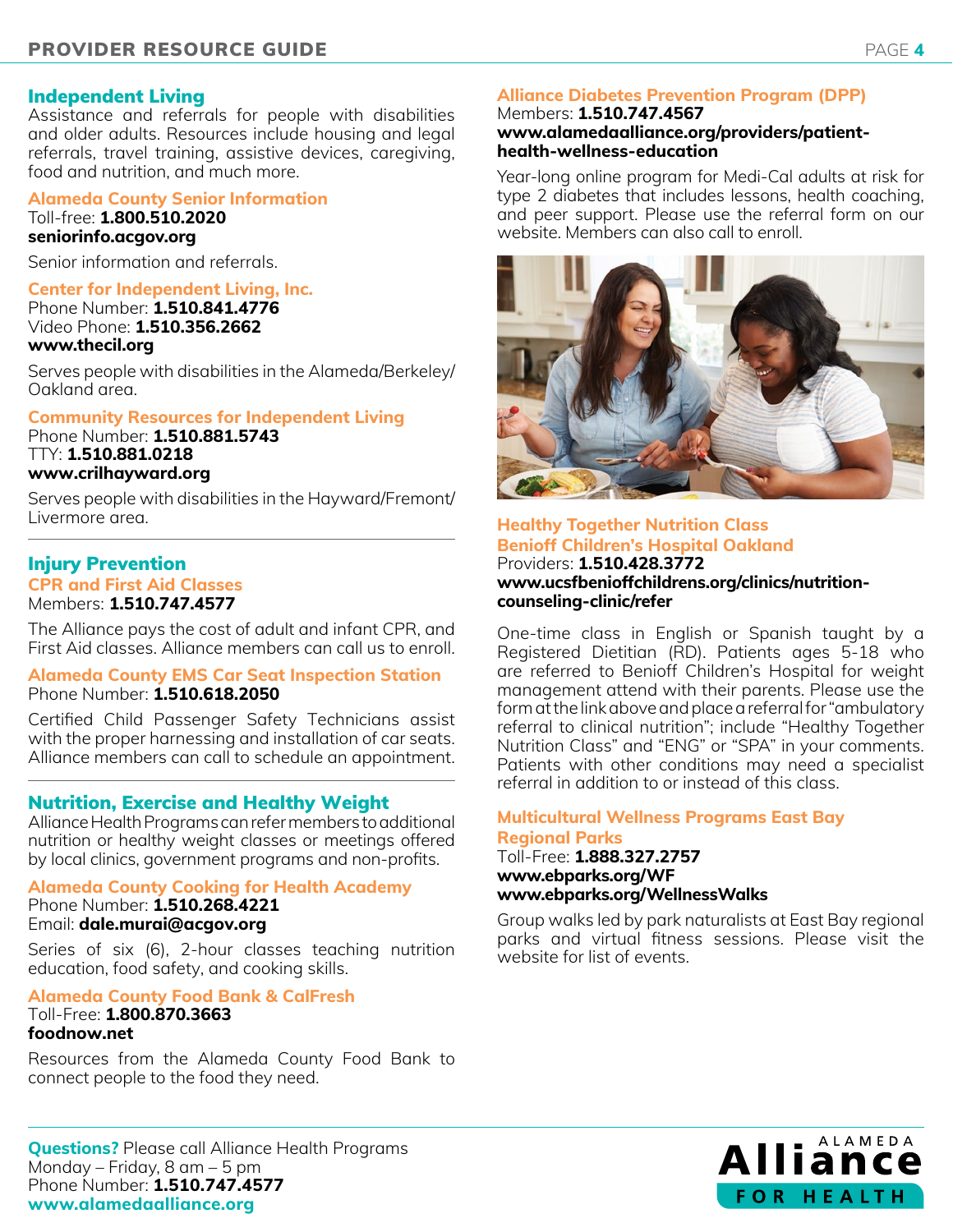#### **Project Open Hand**

1921 San Pablo Ave., Oakland Phone Number: **1.510.622.0221 [www.openhand.org/get-meals/wellness-programs](http://www.openhand.org/get-meals/wellness-programs)**

Provides nutrition counseling and fresh groceries or frozen meals for pickup or delivery in Oakland to people living with certain illnesses. Please use the referral form on their website.

#### **WW (formerly Weight Watchers)** Members: **1.510.747.4577**

The Alliance will connect eligible adult members interested in WW with local or online wellness workshops and the WW app (eTools). Workshops cover healthy eating topics and peer support to lose weight.



#### **Women, Infants, and Children (WIC)**  Toll-Free: **1.888.942.9675 [myfamily.wic.ca.gov](http://myfamily.wic.ca.gov)**

WIC agencies provide nutrition education, supplemental food, and breastfeeding support to pregnant and postpartum women, infants, and children up to age five (5).

#### **Websites**

**[cachampionsforchange.cdph.ca.gov](http://cachampionsforchange.cdph.ca.gov)  [health.gov/moveyourway](http://health.gov/moveyourway) [healthyeating.nhlbi.nih.gov](http://healthyeating.nhlbi.nih.gov) www[.cdc.gov/healthyw](http://www.cdc.gov/healthyliving)eight www.eatfresh.org www.fmfinder.org**

These websites offer information on local farmer's markets, nutrition, recipes, and physical activity.

# Parenting

#### **4Cs of Alameda County**  Phone Number: **1.510.582.2182 www.[4c-alameda.org](http://www.4c-alameda.org)**

Offers free tip sheets, classes and workshops. Serves San Leandro to Fremont area.

#### **Alameda County: Fatherhood Initiative** Phone Number: **1.510.667.4340 [www.acphd.org/fatherhood-initiative](http://www.acphd.org/fatherhood-initiative)**

Provides parenting education and male-centered case management. They host Boot Camp for New Dads, anger management program, and fatherhood group.

#### **BANANAS, Inc.**

Phone Number: **1.510.658.7353 www.[bananasbunch.org](http://www.bananasbunch.org)** 

Offers parent support services and child development instruction to residents of Alameda County and are usually free. Serves Oakland and Berkeley area.

#### **Hively**

Phone Number: **1.925.417.8733 www.behivel[y.org](http://www.childcarelinks.org)** 

Free events and workshops. Serves Dublin, Livermore, and Pleasanton.

## **Family Paths Parenting Classes & Helpline**

Toll-Free Helpline: **1.800.829.3777 www.[familypaths.org](http://www.familypaths.org)** 

24-hour Parenting Stress Helpline offers crisis support, resources, and referrals. Alliance members can also request to sign up for positive parenting and fatherhood & co-parenting class series.

#### **Help Me Grow**

# Toll-Free: **1.888.510.1211 www.[first5alameda.org/help](http://www.first5alameda.org/help-me-grow)-me-grow**

First 5 program that offers resources for early childhood development.

#### **Local Hospitals** Members: **1.510.747.4577**

Several hospitals offer newborn care and parenting classes. Alliance members may enroll directly with the hospitals or call us.